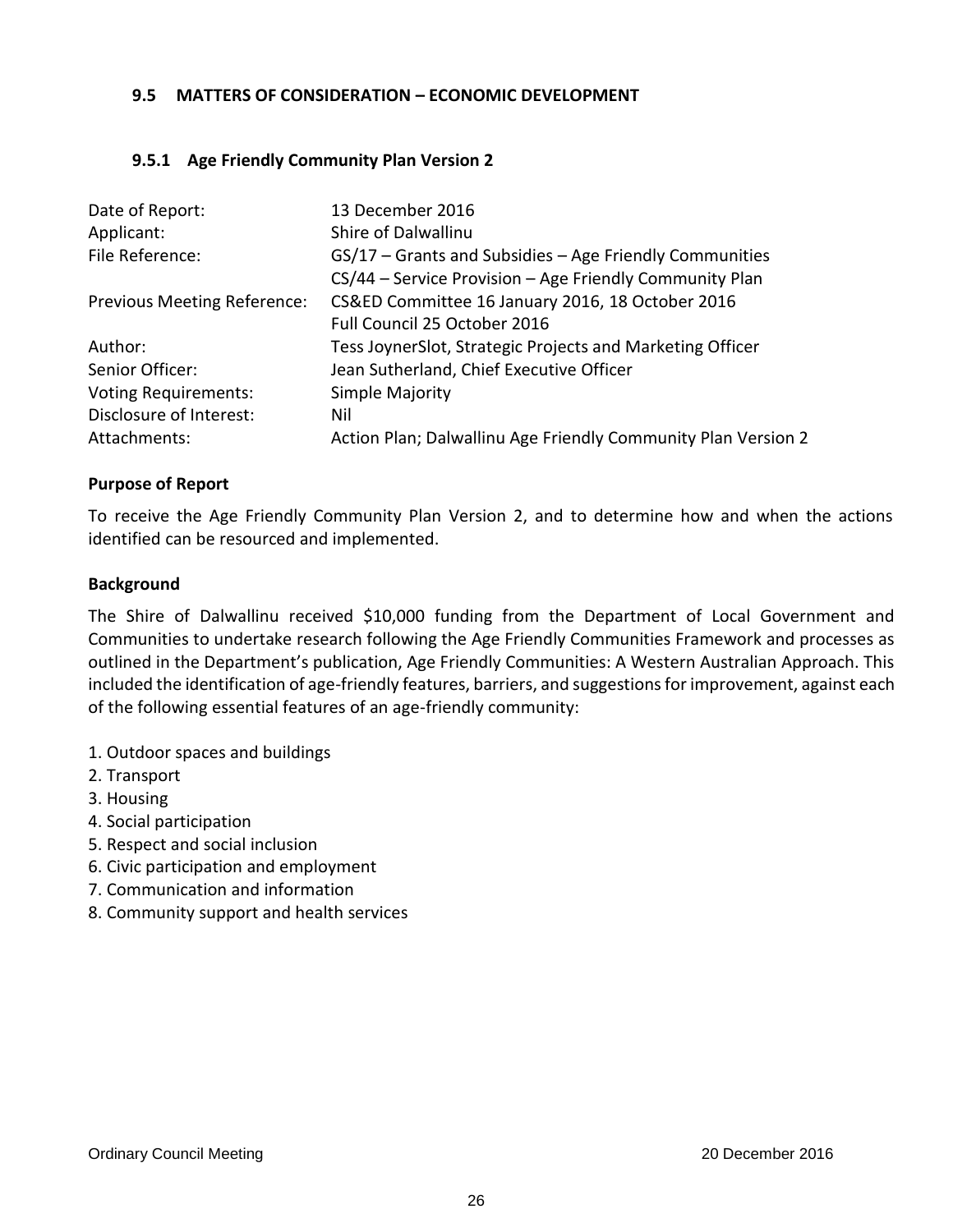The scope for this project was;

- Project definition, stakeholder identification and engagement planning
- Research and review of relevant existing plans, publications and demographic data
- Compile a relevant and current community profile
- Conduct a desktop asset-mapping of services and facilities for seniors,
- Establish a local Reference Group to help deliver engagement and planning activities.
- Collation and analysis of data
- Identification of features, barriers and improvements including a needs analysis for infrastructure and services
- Comprehensive consultation report
- Preparation of draft and final Age Friendly Community Plan

### **Policy Requirements**

Nil

## **Legislative Requirements**

Nil

## **Strategic Implications**

Outcome 1.1 – Enhanced and expanded medical and other appropriate health services

Outcome 2.4 – Increased housing development

Outcome 4.1 – Improved communications/consultation across all towns with a variety of methods

Outcome 4.1.1 – Engage the community in decision making and shared responsibility to achieve our goals.

Outcome 4.4 – Strategic alliances to best serve Dalwallinu

### **Sustainability Implications**

*Environment*

Nil

# *Economic*

Increased level of services and provision for specific age related infrastructure will continue to support an ageing community to remain in the Shire and contribute to the Shire's economy.

# *Social (Community Consultation)*

An 'Ambassadors Group' was formed comprising community members representing a cross section of people residing in different locations within the Shire, members of different ages, interests, industries of employment and representatives employed within the local aged care and health sector. This group assisted in the identification and delivery of engagement and planning activities and assisted in promoting and encouraging local residents to participant in workshops and complete the survey.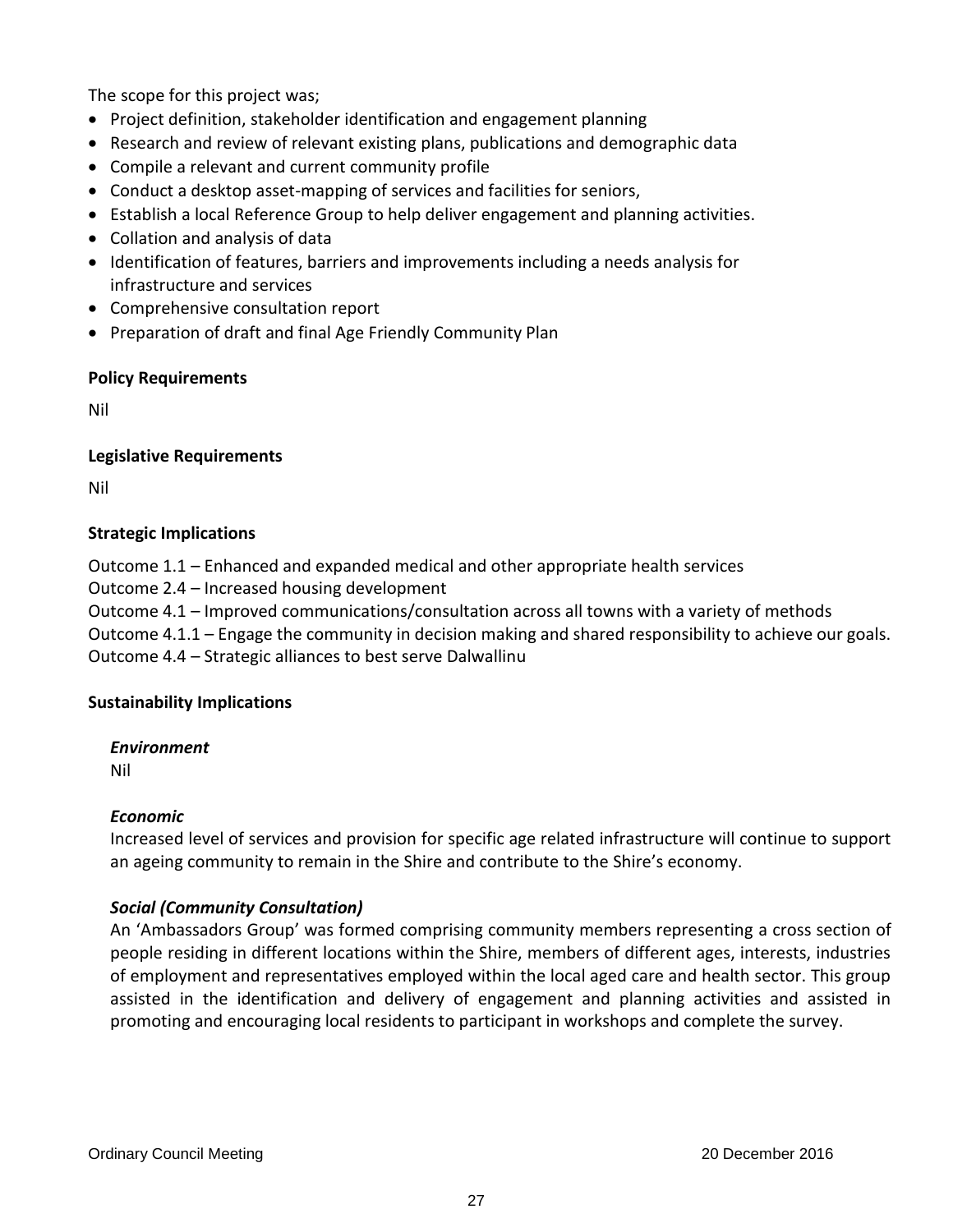Overall there were 166 participants including:

- 12 project Ambassadors
- 129 survey respondents
- 19 residents who participated in workshop focus groups
- 4 individuals representing 5 service providers who were interviewed one-on-one or provided their service details via questionnaire

## **Financial Implications**

This project was supported by the Department of Local Government and Communities to the value of \$10,000 with a further \$10,000 by the Shire and \$10,000 in-kind of the Strategic Projects and Marketing officers' time. The implementation of the actions recommended need to be costed and a determination made on how any of these might be funded.

## **Comment**

This Age Friendly Community Plan not only satisfies the requirements for funding from the Department of Local Government and Communities but also evidences a high level of community engagement resulting in recommendations and feedback with regard to the development, implementation and ongoing monitoring and review of the Age Friendly Community Plan.

The plan provides Council with community input into the future requirements and direction on services/facilities for the aged.

At a workshop held in November the Ambassadors prioritised the 30 actions identified in the plan, of which the Shire of Dalwallinu was deemed to be the 'leader' of 14, with an 'advocacy' role of 5 and a 'facilitation and support' role of 1. It is worth noting that whilst there are other 'key stakeholders' that were identified as the 'leaders' of certain actions, the Age Friendly Community Plan is still the Shire of Dalwallinu's plan to implement. Council now needs to consider the Ambassadors input and determine how and when any of the actions identified can be resourced and implemented.

### **Officer Recommendation**

*MOTION 8745*

For Committee consideration and recommendation to Council to determine what future action is to be taken on the actions and strategies documented in the Age Friendly Community Plan Version 2.

### **Committee Recommendation/Resolution**

| Moved    | Cr AR Dickins |
|----------|---------------|
| Seconded | Cr RS Nixon   |

That Council endorse the ticked priorities in the attached Age Friendly Community Plan Version 2.

**CARRIED 9/0**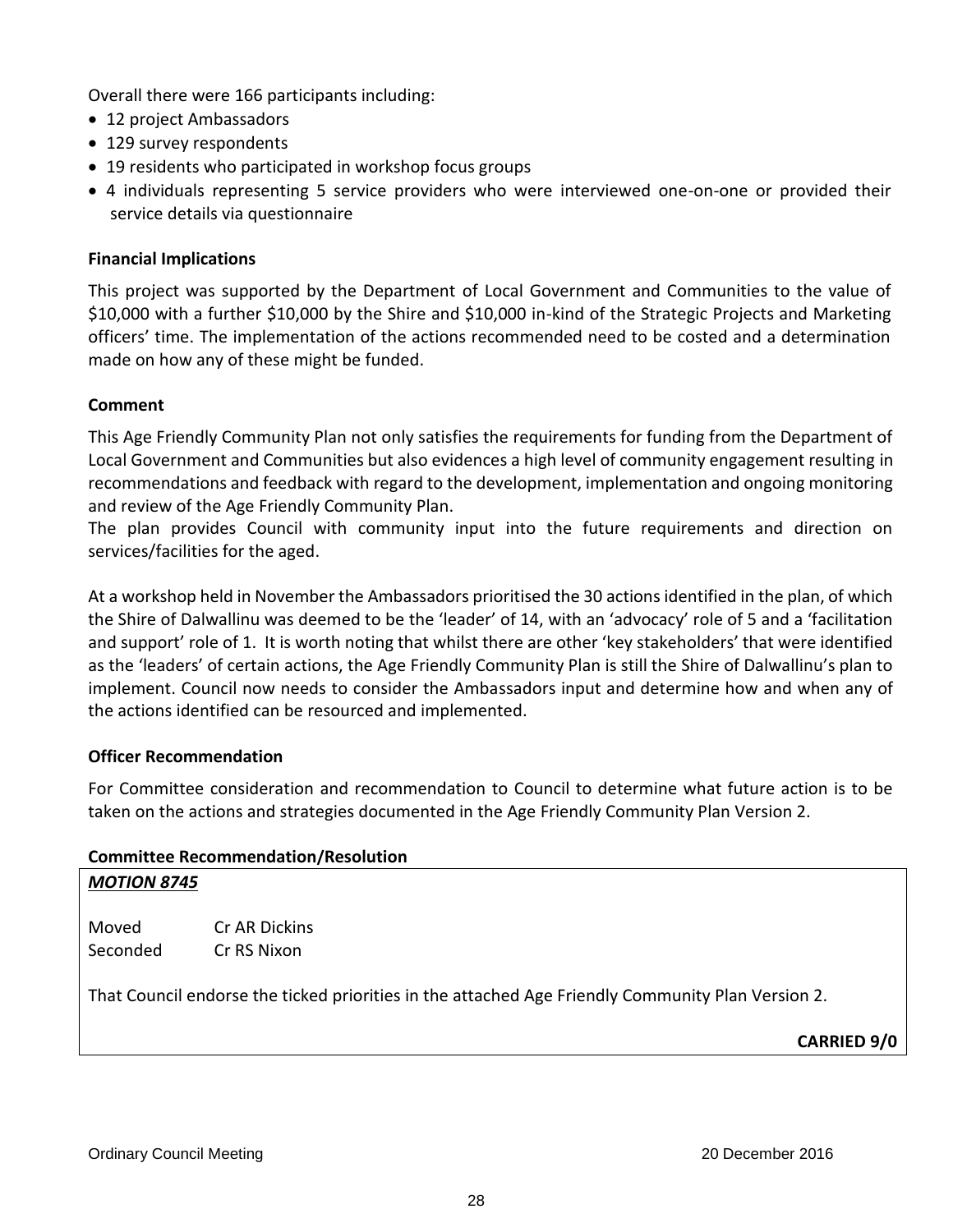# **Outdoor spaces and buildings**

| <b>Community priority</b>                                                                                                                     | <b>Proposed actions</b>                                                                                                                                                   | Lead                   | <b>Stakeholders</b>                                     | Role                           | <b>Priority</b> | 2016/17      | 2017/18      | 2018/19 | 2019/20 | 2020/21 |
|-----------------------------------------------------------------------------------------------------------------------------------------------|---------------------------------------------------------------------------------------------------------------------------------------------------------------------------|------------------------|---------------------------------------------------------|--------------------------------|-----------------|--------------|--------------|---------|---------|---------|
| <b>OB1. Work towards</b><br>community facilities,<br>buildings and outdoor<br>spaces being<br>universally accessible,                         | OB1a. Complete the age-friendly audit for<br>outdoor spaces and buildings in each<br>locality within the Shire to identify areas for<br>improvement.                      | Shire of<br>Dalwallinu | Local businesses<br>AFAG<br><b>CRCs</b>                 | Partner<br>Partner<br>Partner  | Low             |              | $\checkmark$ |         |         |         |
| considerate of mobility<br>issues for users and well<br>maintained.                                                                           | <b>OB1b.</b> Continue to identify and plan for<br>physical improvements to Shire-owned<br>building access and safety, parking,<br>footpaths, shade, seating and lighting. | Shire of<br>Dalwallinu | Govt. depts. and funding<br>agencies                    | Partner                        | Medium          | $\checkmark$ |              | ✓       |         |         |
|                                                                                                                                               | <b>OB1c.</b> Conduct audit of the provision of and<br>access to public toilets (including disabled)<br>in each locality.                                                  | Shire of<br>Dalwallinu |                                                         |                                | Medium          |              | $\checkmark$ |         |         |         |
|                                                                                                                                               | <b>OB1d.</b> Ensure all renovation and new<br>construction works for Shire-owned<br>infrastructure follows universal access design<br>codes                               | Shire of<br>Dalwallinu |                                                         |                                | High            | M            |              |         |         |         |
| OB2. Promote<br>environments where<br>senior community<br>members continue to<br>feel safe in their homes<br>and moving about in<br>our towns | OB2a. Advocate for regular police presence<br>and encourage development of<br>Neighbourhood and Rural Watch programs<br>in our local communities                          | Local police           | Local businesses<br>Shire of Dalwallinu<br>Comm. groups | Partner<br>Advocate<br>Support | Low             |              |              |         |         |         |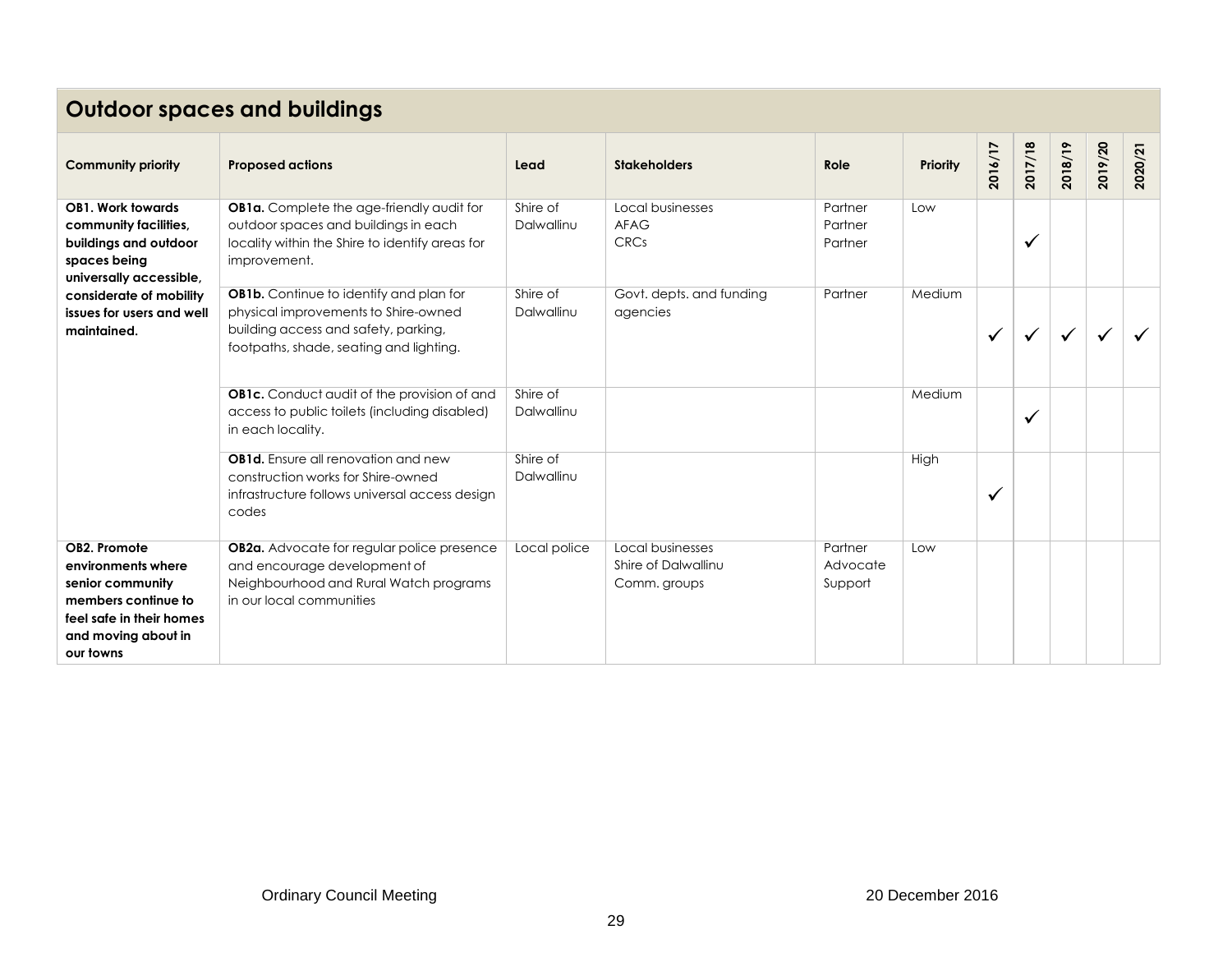| <b>Transport</b>                                                                                                                      |                                                                                                                                                                                                                                   |                                 |                                                                                                         |                                                     |          |              |              |         |              |         |  |
|---------------------------------------------------------------------------------------------------------------------------------------|-----------------------------------------------------------------------------------------------------------------------------------------------------------------------------------------------------------------------------------|---------------------------------|---------------------------------------------------------------------------------------------------------|-----------------------------------------------------|----------|--------------|--------------|---------|--------------|---------|--|
| <b>Community priority</b>                                                                                                             | <b>Proposed actions</b>                                                                                                                                                                                                           | Lead                            | <b>Stakeholders</b>                                                                                     | Role                                                | Priority | 2016/17      | 2017/18      | 2018/19 | 2019/20      | 2020/21 |  |
| T1. Enable seniors to<br>safely travel to the<br>places they need to go<br>to access services.<br>social activities and<br>retailers. | T1a. Explore the feasibility of community<br>transport options to provide a regular<br>transport service within and outside the Shire<br>for local seniors. Actively participate in the<br>WDC Local Transport Solutions Project. | Shire of<br>Dalwallinu          | <b>HACC</b><br>Home Care providers<br>Wheatbelt Dev. Commission<br><b>RDA Wheatbelt</b><br>Other Shires | Partner<br>Partner<br>Partner<br>Partner<br>Partner | Medium   | $\checkmark$ |              |         |              |         |  |
|                                                                                                                                       | <b>T1b.</b> Review the provision of ACROD parking<br>in each locality.                                                                                                                                                            | Shire of<br>Dalwallinu          | Dalwallinu Health Service<br>Local Health Advisory Group                                                | Support<br>Support                                  | Low      | $\checkmark$ |              |         |              |         |  |
|                                                                                                                                       | T1c. Encourage HACC to better promote its<br>transport service and eligibility criteria.<br>Encourage local residents to volunteer as<br><b>HACC</b> drivers                                                                      | <b>HACC</b>                     | Local Health Advisory Group                                                                             | Support                                             | Medium   |              |              |         |              |         |  |
| <b>T2. Promote alternative</b><br>options for seniors to<br>access services where<br>transport is not<br>available                    | T2a. Promote and encourage the use of<br>tele-health services by seniors. Support local<br>CRCs and hospital to host have-a-go<br>sessions for seniors.                                                                           | Dalwallinu<br>Health<br>Service | CRCs<br>Local Health Advisory Group<br>Medical centre                                                   | Partner<br>Partner<br>Partner                       | Medium   |              |              |         |              |         |  |
| <b>T3. Maintain roads</b><br>within and linking our<br>Shire to others to ensure                                                      | <b>T3a.</b> Continue to deliver our road<br>maintenance and upgrade program.                                                                                                                                                      | Shire of<br>Dalwallinu          |                                                                                                         |                                                     | High     | $\checkmark$ | $\checkmark$ | ✓       | $\checkmark$ |         |  |
| safe routes for travel.                                                                                                               | T3b. Lobby Department of Transport for<br>continuing upgrades of major road networks<br>in our region                                                                                                                             | Shire of<br>Dalwallinu          | Department of Transport<br>Wheatbelt Dev. Commission<br>Local MP                                        | Partner<br>Partner<br>Advocate                      | High     | $\checkmark$ |              |         |              |         |  |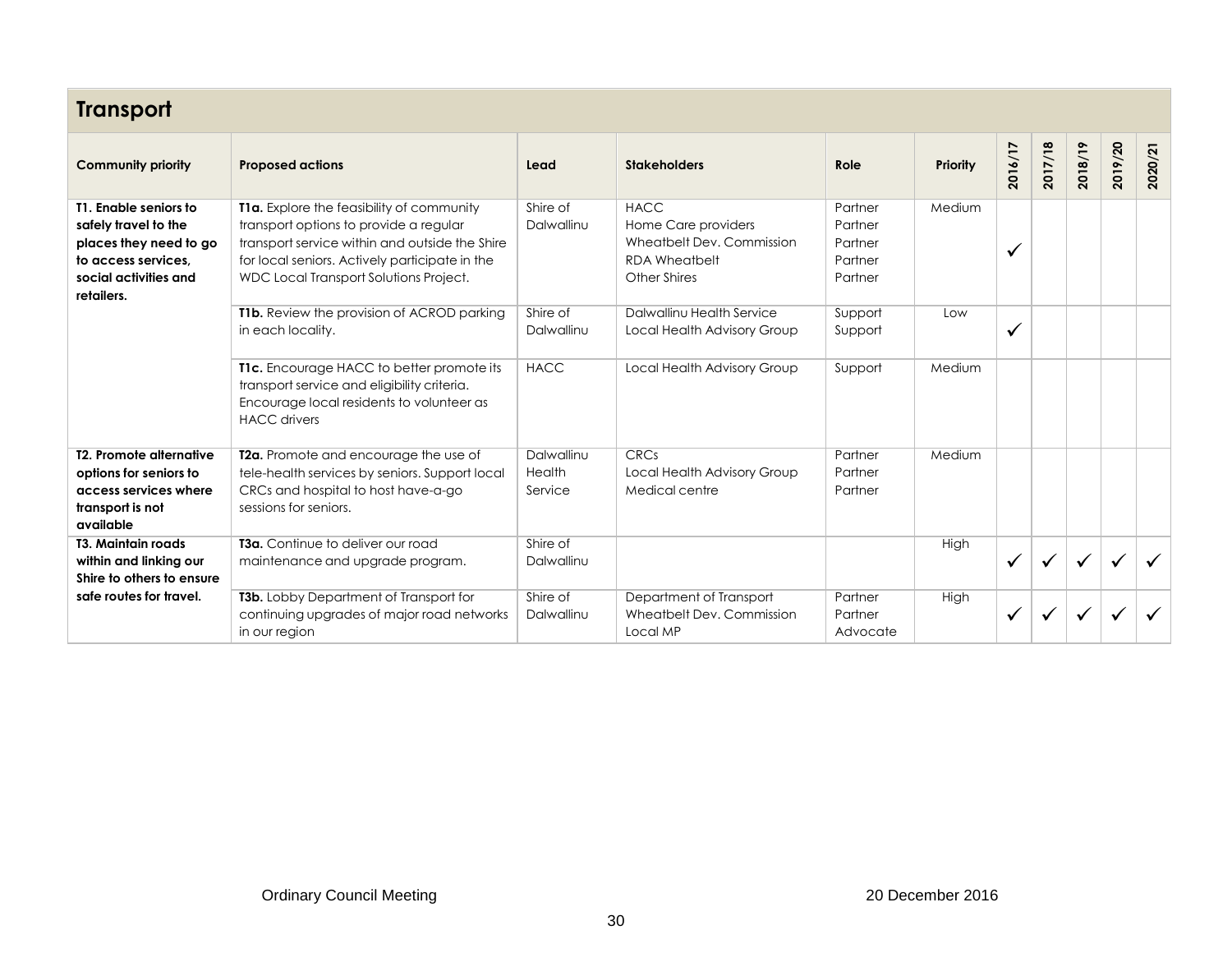| <b>Housing</b>                                                                                                                                  |                                                                                                                                                                                                       |                        |                                                                                                                                                                                                                                                                    |                                                                                                                 |                 |              |         |         |         |         |  |
|-------------------------------------------------------------------------------------------------------------------------------------------------|-------------------------------------------------------------------------------------------------------------------------------------------------------------------------------------------------------|------------------------|--------------------------------------------------------------------------------------------------------------------------------------------------------------------------------------------------------------------------------------------------------------------|-----------------------------------------------------------------------------------------------------------------|-----------------|--------------|---------|---------|---------|---------|--|
| <b>Community priority</b>                                                                                                                       | <b>Proposed actions</b>                                                                                                                                                                               | Lead                   | <b>Stakeholders</b>                                                                                                                                                                                                                                                | Role                                                                                                            | <b>Priority</b> | 2016/17      | 2017/18 | 2018/19 | 2019/20 | 2020/21 |  |
| H1. Explore and support<br>the development of a<br>diverse mix of<br>affordable and flexible<br>housing to provide our<br>senior residents with | <b>H1a.</b> Conduct a detailed assessment of<br>existing Shire-owned older persons'<br>housing to determine fit-for-purpose and<br>inform decisions on refurbishment.<br>renovation or redevelopment. | Shire of<br>Dalwallinu | Dalwallinu Health Service                                                                                                                                                                                                                                          | Partner                                                                                                         | Medium          | $\checkmark$ |         |         |         |         |  |
| appropriate<br>accommodation<br>options that enable<br>them to remain living<br>within our community                                            | <b>H1b.</b> Develop a business plan for<br>upgrade / redevelopment/expansion of<br>existing, and/or construction of new<br>'older persons housing' and residential<br>aged care in Dalwallinu*        | Shire of<br>Dalwallinu | Innovation Central Midlands<br>Wheatbelt Dev. Commission<br>WACHS / Dalwallinu Health Service<br>Local Health Advisory Group<br>NFP housing providers<br>DoSS / Home care providers<br>Private developers<br>Dept. of Housing<br>Landcorp<br><b>Medical Centre</b> | Lead/Partner<br>Partner<br>Partner<br>Support<br>Partner<br>Support<br>Partner<br>Partner<br>Partner<br>Support | High            | $\checkmark$ |         |         |         |         |  |

\* This is a complex action with overlapping considerations as follows:

- Explore the potential for small cluster (2-4) housing developments of two-bedroom independent living units (ILU)
- Residential aged care needs to be provided in facilities that are flexible to meet the changing needs of the resident (without having to move). This investigation needs to consider new models that incorporate ILUs that are also adaptable to residential aged care.
- Dalwallinu Health Service (HACC) and federally-funded Home Care providers will be integral to the service provision in these housing clusters.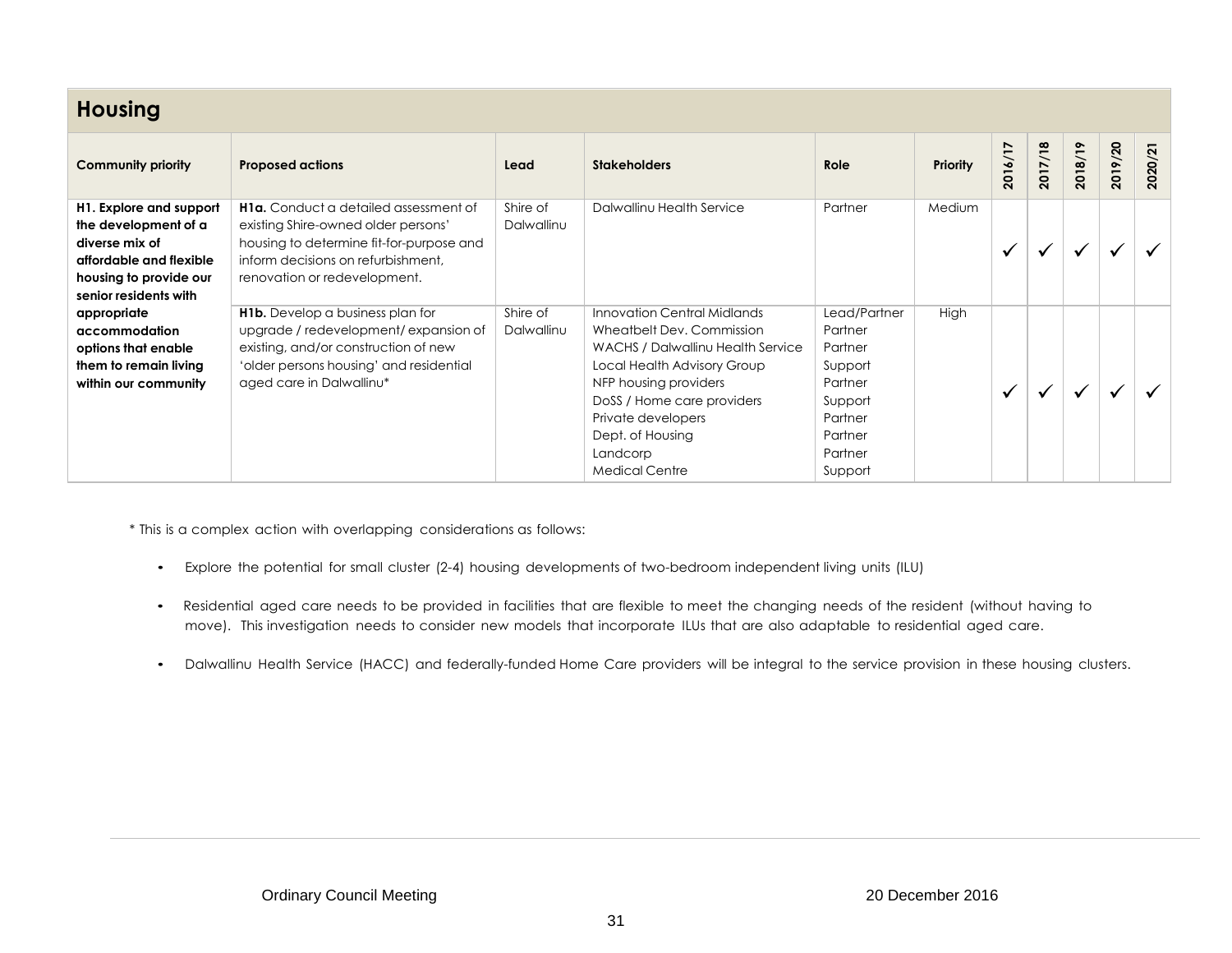|                                                                                                                                                                | <b>Community support and health services</b>                                                                                                                                                                                                    |                                      |                                                                                                                              |                                                        |          |              |         |         |         |         |  |  |  |
|----------------------------------------------------------------------------------------------------------------------------------------------------------------|-------------------------------------------------------------------------------------------------------------------------------------------------------------------------------------------------------------------------------------------------|--------------------------------------|------------------------------------------------------------------------------------------------------------------------------|--------------------------------------------------------|----------|--------------|---------|---------|---------|---------|--|--|--|
| <b>Community priority</b>                                                                                                                                      | <b>Proposed actions</b>                                                                                                                                                                                                                         | Lead                                 | <b>Stakeholders</b>                                                                                                          | Role                                                   | Priority | 2016/17      | 2017/18 | 2018/19 | 2019/20 | 2020/21 |  |  |  |
| CH1. Advocate for the<br>provision of appropriate<br>in home and residential<br>care services to assist<br>our senior community<br>members to age in<br>place. | <b>CH1a.</b> Contact Home Care package<br>providers and advocate for better<br>distribution of packages across the<br>region including for eligible residents in<br>the Shire of Dalwallinu. Support providers<br>to plan for projected growth. | Local<br>Health<br>Advisory<br>Group | Shire of Dalwallinu<br>WACHS / Department of Health<br>Home Care providers<br><b>Medical Centre</b><br>Alzheimer's Australia | Advocate<br>Partner<br>Partner<br>Advocate<br>Partner  | High     |              |         |         |         |         |  |  |  |
|                                                                                                                                                                | <b>CH1b.</b> HACC to monitor that service<br>provision meets the needs of the<br>growing aged population. Identify gaps<br>and advocate for additional resources<br>to service projected population growth.                                     | HACC /<br>Dal. Health<br>Service     | <b>WACHS</b><br>Local MP<br>Shire of Dalwallinu                                                                              | Partner<br>Advocate<br>Advocate                        | High     |              |         |         |         |         |  |  |  |
|                                                                                                                                                                | <b>CH1c.</b> Improve the promotion of the<br>range of services provided and eligibility<br>criteria to access the HACC program.                                                                                                                 | HACC/<br>Dal. Health<br>Service      | CRC                                                                                                                          | Partner                                                | High     |              |         |         |         |         |  |  |  |
| <b>CH2. Ensure that local</b><br>medical and allied<br>health services<br>adequately meet the<br>health needs of our                                           | CH2a. Engage with the community to<br>determine demand and willingness to<br>fund for additional GP resources in<br>Dalwallinu                                                                                                                  | Shire of<br>Dalwallinu               |                                                                                                                              |                                                        | High     | $\checkmark$ |         |         |         |         |  |  |  |
| community including<br>our seniors.                                                                                                                            | <b>CH2b.</b> Engage with allied health service<br>providers including psychologist, dentist<br>and physiotherapist and neighbouring<br>Shires to assess potential for<br>establishment of local private practice/s.                             | Local<br>Health<br>Advisory<br>Group | Shire of Dalwallinu<br>Shire of Moora<br>Shire of Wongan-Ballidu<br>Allied health providers<br>Population Health             | Facilitate<br>Partner<br>Partner<br>Partner<br>Support | High     |              |         |         |         |         |  |  |  |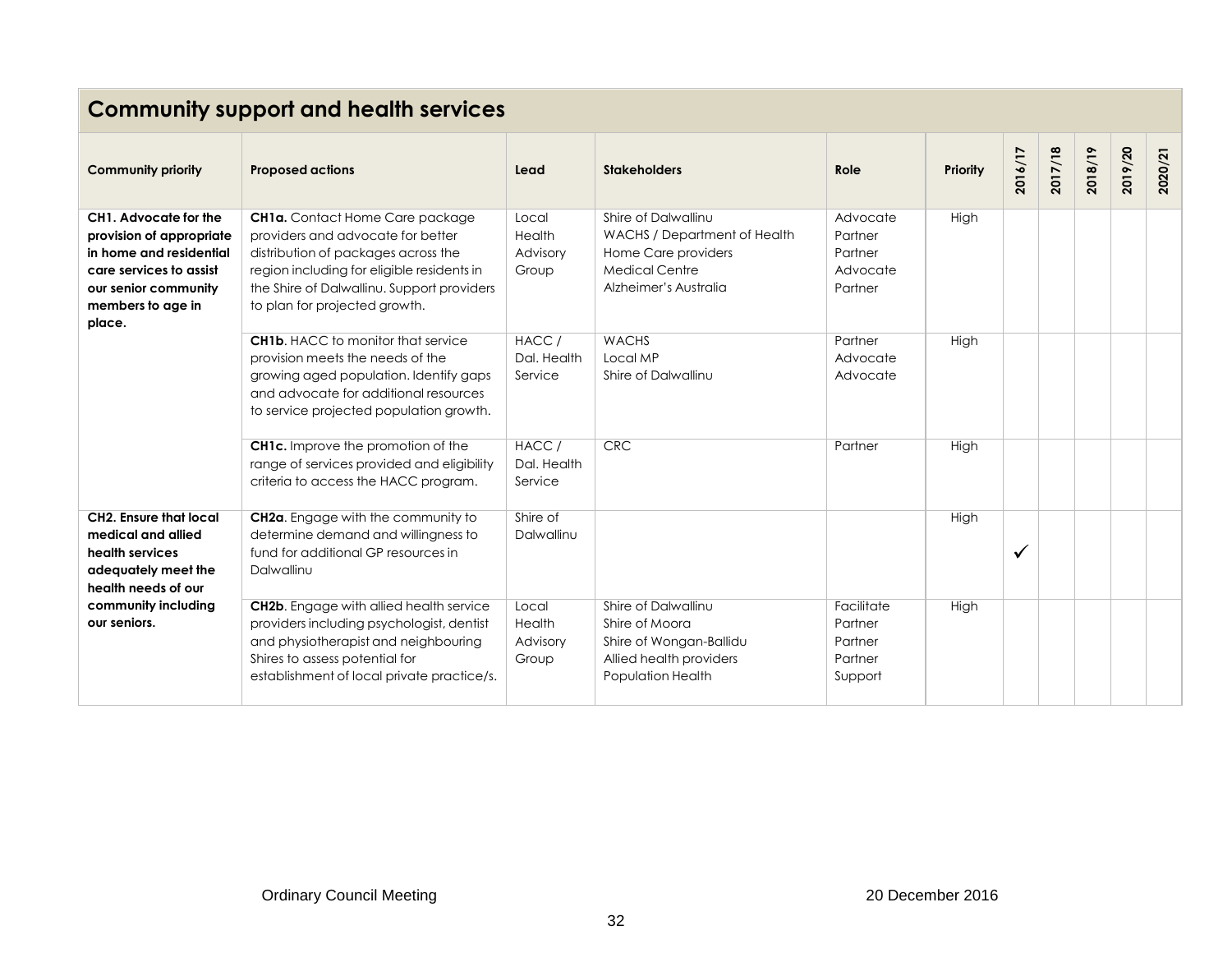| <b>Social participation</b>                                                                                                                                           |                                                                                                                                                                                                                     |                        |                     |         |                 |         |           |         |         |         |  |
|-----------------------------------------------------------------------------------------------------------------------------------------------------------------------|---------------------------------------------------------------------------------------------------------------------------------------------------------------------------------------------------------------------|------------------------|---------------------|---------|-----------------|---------|-----------|---------|---------|---------|--|
| <b>Community priority</b>                                                                                                                                             | <b>Proposed actions</b>                                                                                                                                                                                             | Lead                   | <b>Stakeholders</b> | Role    | <b>Priority</b> | 2016/17 | 2017/18   | 2018/19 | 2019/20 | 2020/21 |  |
| SP1. Support the provision<br>of a range of social<br>activities, both formal<br>and informal for older<br>members of the<br>community with<br>consideration given to | <b>SP1a.</b> Continue to support local<br>community groups including those that<br>provide programs and services for<br>seniors, through in-kind help, training,<br>advice, assistance with grants and<br>advocacy. | Shire of<br>Dalwallinu | <b>CRCs</b>         | Support | Medium          |         | $\bullet$ |         |         |         |  |
| seniors who are restricted<br>in mobility, and/or may<br>be geographically or<br>socially isolated.                                                                   | <b>SP1b.</b> Encourage the CRCs to work<br>together to explore educational,<br>wellbeing and general interest<br>programs targeted at seniors in our<br>community.                                                  | <b>CRCs</b>            |                     |         | High            |         |           |         |         |         |  |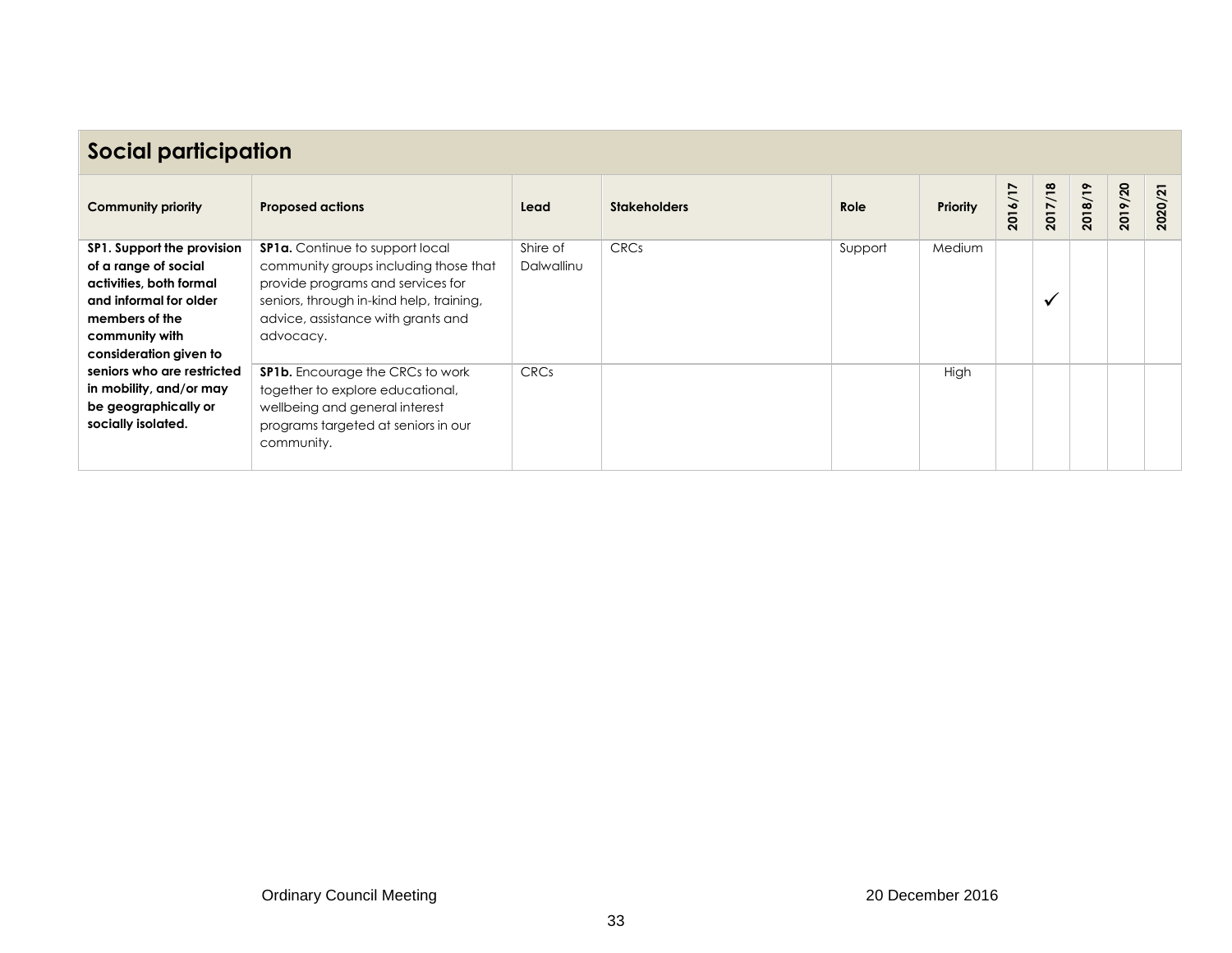# **Volunteering and employment**

| <b>Community priority</b>                                                                                                                                                                            | <b>Proposed actions</b>                                                                                                                                                     | Lead                   | <b>Stakeholders</b>                              | Role               | <b>Priority</b> | 2016/17      | 2017/18 | 2018/19 | 2019/20 | 2020/21 |
|------------------------------------------------------------------------------------------------------------------------------------------------------------------------------------------------------|-----------------------------------------------------------------------------------------------------------------------------------------------------------------------------|------------------------|--------------------------------------------------|--------------------|-----------------|--------------|---------|---------|---------|---------|
| VE1. Respect the value,<br>knowledge and skills that<br>senior members of our<br>community have and<br>encourage volunteering<br>with local groups and                                               | VE1a. Support community groups to<br>identify opportunities for seniors to<br>volunteer in a manner appropriate to<br>their skills, availability, capacity and<br>mobility. | <b>CRCs</b>            |                                                  |                    | Low             |              |         |         |         |         |
| organisations where their<br>interests and capacity<br>matches the needs of the<br>organisation.                                                                                                     | VE1b. Enable local community groups<br>to better promote the volunteering<br>opportunities that exist within their<br>organisations.                                        | <b>CRCs</b>            | Wheatbelt Dev. Commission<br>Shire of Dalwallinu | Partner<br>Support | High            |              |         |         |         |         |
|                                                                                                                                                                                                      | VE1c. Encourage the CRCs to assist<br>volunteers to apply for WWC checks<br>and Police clearances                                                                           | CRCs                   |                                                  |                    | High            |              |         |         |         |         |
| VE2. Promote the value<br>that mature workers can<br>provide and encourage<br>local businesses to<br>provide appropriate<br>employment<br>opportunities for our<br>senior residents seeking<br>work. | VE2a. Share the Age-Friendly<br>Community Plan with local businesses<br>to encourage age-friendly<br>considerations for their premises and<br>employment practices.         | Shire of<br>Dalwallinu | Local businesses                                 | Partner            | Medium          | $\checkmark$ |         |         |         |         |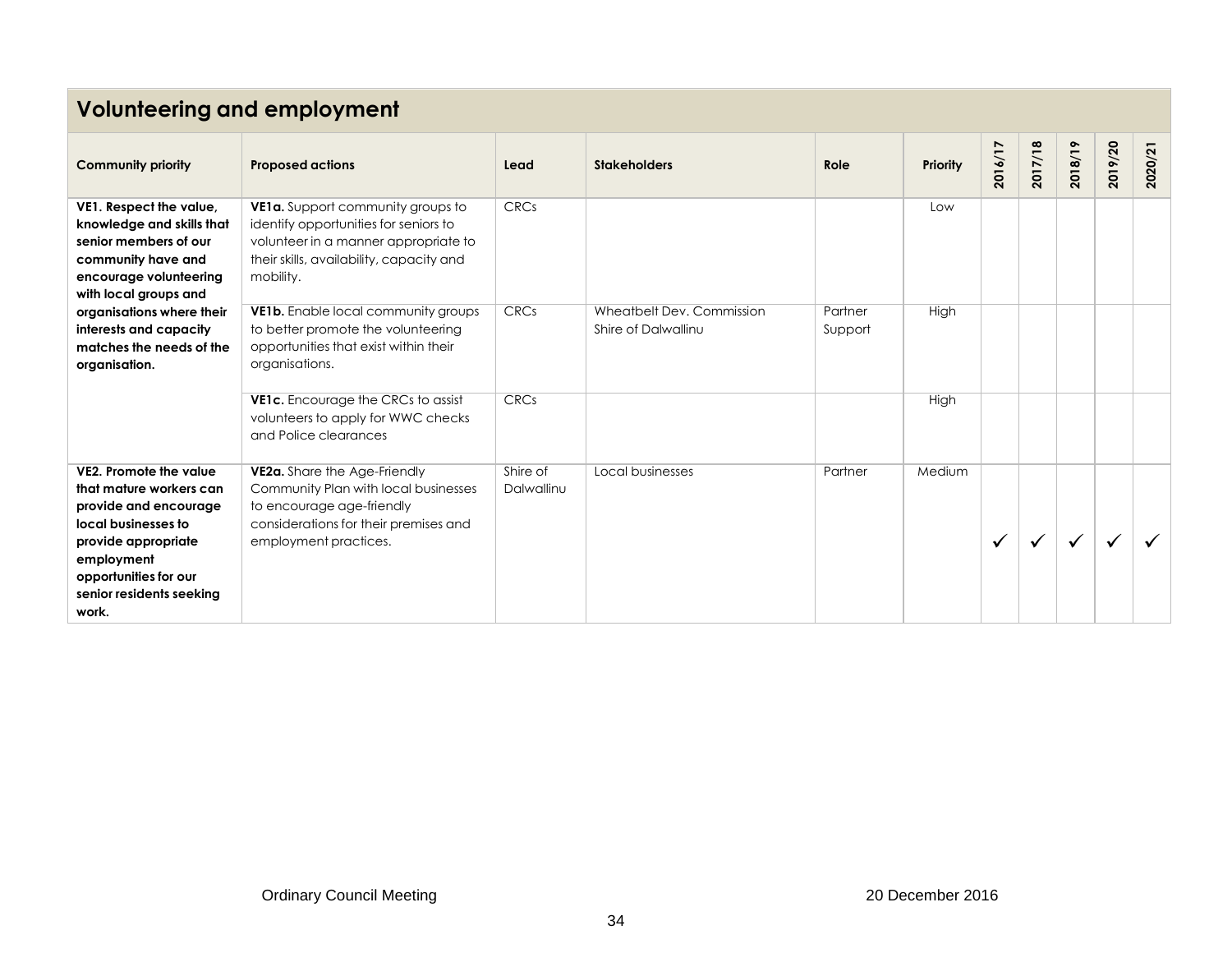# **Respect and social inclusion**

| <b>Community priority</b>                                                                      | <b>Proposed actions</b>                                                                                                                                    | Lead             | <b>Stakeholders</b>                                          | Role                          | <b>Priority</b> | 2016/17 | 2017/18 | 2018/19 | 2019/20 | 2020/21 |
|------------------------------------------------------------------------------------------------|------------------------------------------------------------------------------------------------------------------------------------------------------------|------------------|--------------------------------------------------------------|-------------------------------|-----------------|---------|---------|---------|---------|---------|
| RS1. Encourage the<br>inclusion of senior<br>residents in community<br>life through a range of | RS1a. Encourage local schools to<br>conduct intergenerational activities to<br>involve seniors with school students                                        | Local<br>schools | Shire of Dalwallinu                                          | Advocate                      | High            |         |         |         |         |         |
| activities, events and<br>informal networks                                                    | RS1b. Encourage local community and<br>sporting groups to better promote their<br>activities and events through a range<br>of communication mediums        | <b>CRCs</b>      | Local community<br>Local sporting groups<br>Local businesses | Partner<br>Partner<br>Support | <b>Medium</b>   |         |         |         |         |         |
|                                                                                                | <b>RS1c.</b> Host a Community Facebook<br>page that includes details of all local<br>groups and services including who to<br>contact for more information. | <b>CRCs</b>      | Local community<br>Local sporting groups                     | Support<br>Support            | <b>Medium</b>   |         |         |         |         |         |